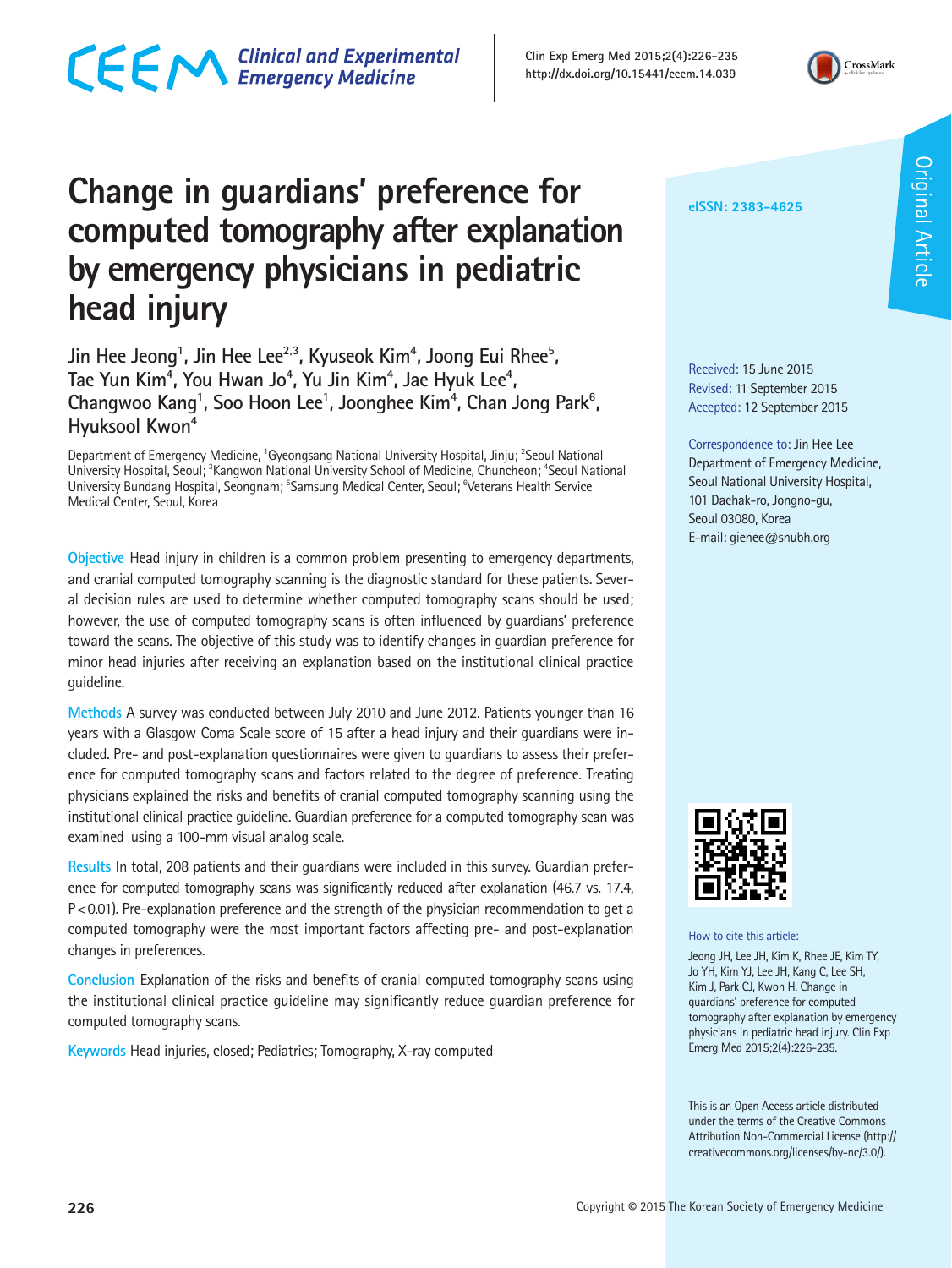## **Capsule Summary**

#### **What is already known**

*Cranial computed tomography scan is the diagnostic standard for intracranial injury. However, the radiation risk of computed tomography scans is problematic, particularly in children.*

#### **What is new in the current study**

*When physicians explain the risks and benefits of cranial computed tomography scans using the institutional clinical practice guideline, guardian preference for computed tomography scans can be reduced.* 

## **INTRODUCTION**

Head injury in children is a common problem presenting to emergency departments (EDs).<sup>1,2</sup> Cranial computed tomography (CT) scans are the diagnostic standard for identifying the presence of intracranial injury in the acute phase.<sup>3</sup> However, the radiation risk of CT scans should be considered, particularly in children.<sup>4</sup> Decisions about CT scans are challenging for minor head injuries, because it is difficult to balance radiation risk and identification of intracranial injuries.<sup>1,2</sup> Several decision rules have been developed to help with decision-making for CT scans, but these were based on limited populations.3,5-7 In 2009, the Pediatric Emergency Care Applied Research Network (PECARN) rule was derived and validated for children with minor head injuries using Glasgow Coma Scale (GCS) scores of 14 to 15 in a large population of children.<sup>8</sup> This rule was developed to identify clinically important traumatic brain injuries (CiTBI) and reduce excessive CT use.<sup>8</sup> We developed and applied an institutional clinical practice guideline based on published decision rules to reduce CT use.5-8 During application of this practice guideline, CT scan use was also influenced by guardian preference. We hypothesized that an explanation based on the practice guideline could change guardian preference. Therefore, the objective of this study was to identify changes in guardian preferences after an explanation of the risks and benefits of cranial CT scans using a clinical practice guideline.

### **METHODS**

#### **Study design and setting**

This study was a survey including pre- and post-explanation questionnaires (Appendices 1-3). The methodology was approved by the hospital institutional review board. The setting was the ED of a tertiary hospital with an annual census of 26,000 pediatric patients (younger than 16 years). Patients were treated by emergency resident physicians supervised by board-certified attending physicians.

Our institutional clinical practice guideline for pediatric minor

head injury was developed by an institutional joint committee of EP and pediatric neurologists. $6-8$  The committee reviewed several published decision rules including the PECARN rule, $6-8$  and modified these rules for our institution. The clinical practice guideline could be applied to children with blunt minor head injuries with GCS greater than 13. Cranial CT scans were used to identify any patients with a CiTBI, defined as death from head injury, neurosurgery, intubation for more than 24 hours, or hospital admission for at least two nights associated with head injuries on CT scans.<sup>8</sup>

### **Survey study protocol**

The clinical practice guideline was implemented beginning in July 2010. During 6 months prior to the survey, we educated emergency physicians (EP) about the new guideline and posted it for them to consult at any time. The survey was conducted between July 2010 and June 2012 from 10 am to 10 pm. The study period was limited due to the working time of clinical research nurses. Inclusion criteria were age younger than 16 years, GCS of 15, and treatment in our ED after head injuries. Patients with preexisting neurologic diseases or coagulation diseases, those with non-blunt head injuries or with injuries to other body parts, and those who were transported after head imaging studies at other hospitals were excluded from the survey. When an eligible patient arrived at the ED, the triage nurse gave the guardian the preliminary questionnaire form after describing the study. After the guardian completed the questionnaire, a board-certified EP examined the patient and explained the risks and benefits of CT scans, and symptoms and signs that required a CT scan, based on the clinical practice guideline. After hearing the explanation, the guardian filled out the post-explanation questionnaire. Informed consent of guardians was also obtained. The preliminary questionnaire asked about patient characteristics such as sex, age, presence of siblings, experience, numbers of previous CT scans, injury time, mechanism of injury, and symptoms related to the injury. The symptoms related to the injury included amnesia, loss of consciousness, seizure, irritability, headache, dizziness, vomiting,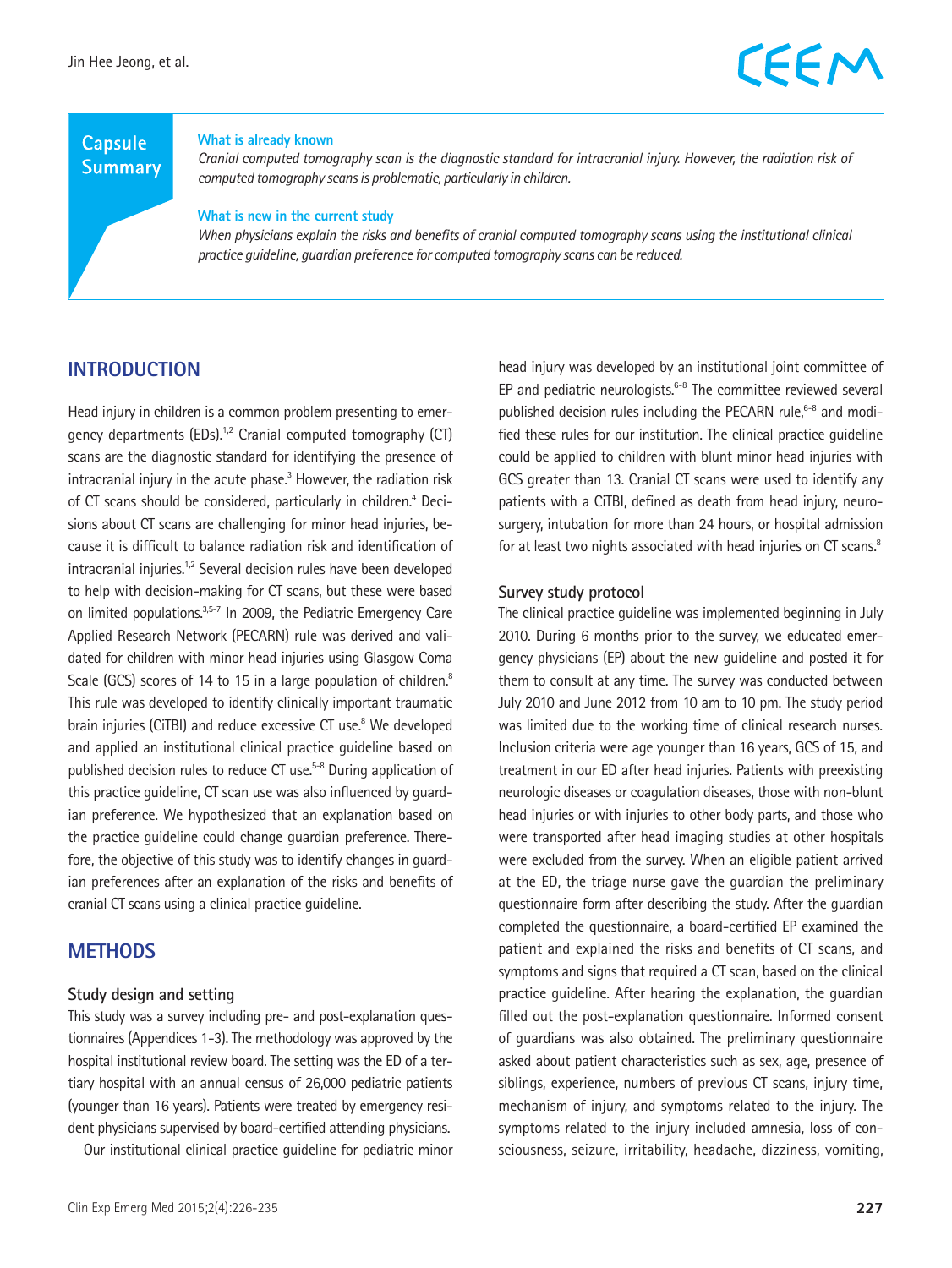# EEM

lethargy, and abnormal behavior. We also collected data about the guardian, including sex, age, relationship to the patient, education level, severity of the injury as perceived, and guardian preference toward a CT scan. It was not possible to assess whether patients younger than 3 years had amnesia, headache, or dizziness. The post-explanation questionnaire asked about previous knowledge about the risk of CT scans, how they learned about the risk, the degree to which the physician recommended CT, and guardian preference toward a CT scan. The severity of the injury as perceived by guardians, the degree to which the physician recommended CT, and guardian preference toward a CT scan were assessed in the pre- and post-explanation questionnaires using a 100-mm visual analog scale. A value of "0" indicated that the guardian did not want the use of CT scans.

Ninety days after discharge, a follow-up telephone call was made to identify symptoms and management in other hospitals due to head injuries.<sup>8</sup> We assessed changes in guardian preference between pre- and post-explanation questionnaires (preand post-explanation preference) and factors related to changes in preferences.

|  |  | Table 1. Baseline characteristics of survey patients |  |
|--|--|------------------------------------------------------|--|
|  |  |                                                      |  |

| Clinical variable                            | Patient $(n = 208)$ |  |  |  |
|----------------------------------------------|---------------------|--|--|--|
| Sex                                          |                     |  |  |  |
| Male                                         | 128 (61.5)          |  |  |  |
| Female                                       | 80 (38.5)           |  |  |  |
| Age (yr)                                     | $3.6 + 3.3$         |  |  |  |
| Presence of sibling                          | 107 (51.4)          |  |  |  |
| Previous experience with CT scans            | 20(9.6)             |  |  |  |
| Previous number of CT scans                  | $1.2 \pm 0.5$       |  |  |  |
| Mechanism of injury                          |                     |  |  |  |
| Falling                                      | 99 (47.6)           |  |  |  |
| Collision                                    | 56 (26.9)           |  |  |  |
| Slipping down                                | 53 (25.5)           |  |  |  |
| Symptoms of patients                         |                     |  |  |  |
| Amnesia <sup>a)</sup>                        | 5(4.7)              |  |  |  |
| Loss of consciousness <sup>a)</sup>          | 9(4.3)              |  |  |  |
| Seizure                                      | 1(0.5)              |  |  |  |
| Irritability                                 | 51(24.5)            |  |  |  |
| Headache <sup>a)</sup>                       | 82 (77.4)           |  |  |  |
| <b>Dizziness</b>                             | 36 (34.0)           |  |  |  |
| Vomiting                                     | 48 (23.1)           |  |  |  |
| Lethargy                                     | 45 (21.6)           |  |  |  |
| Abnormal behavior                            | 43 (20.7)           |  |  |  |
| Signs of patients                            |                     |  |  |  |
| Focal neurologic deficit                     | 0(0)                |  |  |  |
| Scalp hematoma                               | 63 (30.3)           |  |  |  |
| Scalp laceration                             | 3(1.4)              |  |  |  |
| Scalp fracture sign                          | 0(0)                |  |  |  |
| <b>Bulging fontanel</b>                      | 0(0)                |  |  |  |
| Performance of skull radiograph<br>79 (38.0) |                     |  |  |  |

Values are presented as number  $(%)$  or mean  $±$  standard deviation.

CT, computed tomography.

a)These findings were sought in 106 patients.

The primary outcomes were changes in guardian preferences after receiving an explanation according to the new clinical practice guideline. The secondary outcomes were the related factors affecting changes in guardian preferences.

### **Data analysis**

Statistical analysis was performed using the IBM SPSS Statistics ver. 19.0 (Armonk, NY, IBM Corp., USA). In the analysis of the survey study, pre- and post-explanation guardian preference was compared using the paired t-test. Factors affecting these changes were identified using univariate linear regression, and factors with P-values less than 0.1 were included in multivariate linear regression. Correlations between knowledge of the risk of CT scans, experience with previous CT scans, highest education level, and pre-explanation preference were identified using the  $\chi^2$  test and Student's t-test. A P-value less than 0.05 was considered statistically significant.

## **RESULTS**

A total of 208 patients were surveyed during the study period. Male patients accounted for 61.5% (128 patients) and the mean age was 3.6 (standard deviation 3.3) years (range, 2 months to 15

#### **Table 2.** Baseline characteristics of guardians

| Clinical variable                                                                                        | Guardian $(n = 208)$                                |
|----------------------------------------------------------------------------------------------------------|-----------------------------------------------------|
| Sex<br>Male                                                                                              | 46 (22.1)                                           |
| Female<br>Age (yr)                                                                                       | 156 (75.0)<br>$36.8 + 4.5$                          |
| Relationship with patients<br>Parents<br>Teacher                                                         | 200 (96.2)<br>1(0.5)                                |
| Highest level of education<br>High school graduate<br>In college or graduated<br>Graduate school         | 11(5.3)<br>151 (72.6)<br>40 (19.2)                  |
| Knowledge about radiation risk                                                                           | 98 (47.1)                                           |
| Source of knowledge about radiation<br>The mass media<br>Hospitals<br>Acquaintances<br>Internet<br>Other | 50(24.0)<br>26(12.5)<br>16(7.7)<br>9(4.3)<br>6(2.9) |
| Pre-questionnaire preference of quardians                                                                | $46.7 + 32.0$                                       |
| Post-questionnaire preference of quardians                                                               | $17.4 + 19.3$                                       |
| Strength of physicians recommended CT                                                                    | $17.6 + 17.6$                                       |
| Severity of injury perceived by quardians                                                                | $27.6 \pm 17.7$                                     |

Values are presented as number (%) or mean $\pm$  standard deviation. There were some missing values.

CT, computed tomography.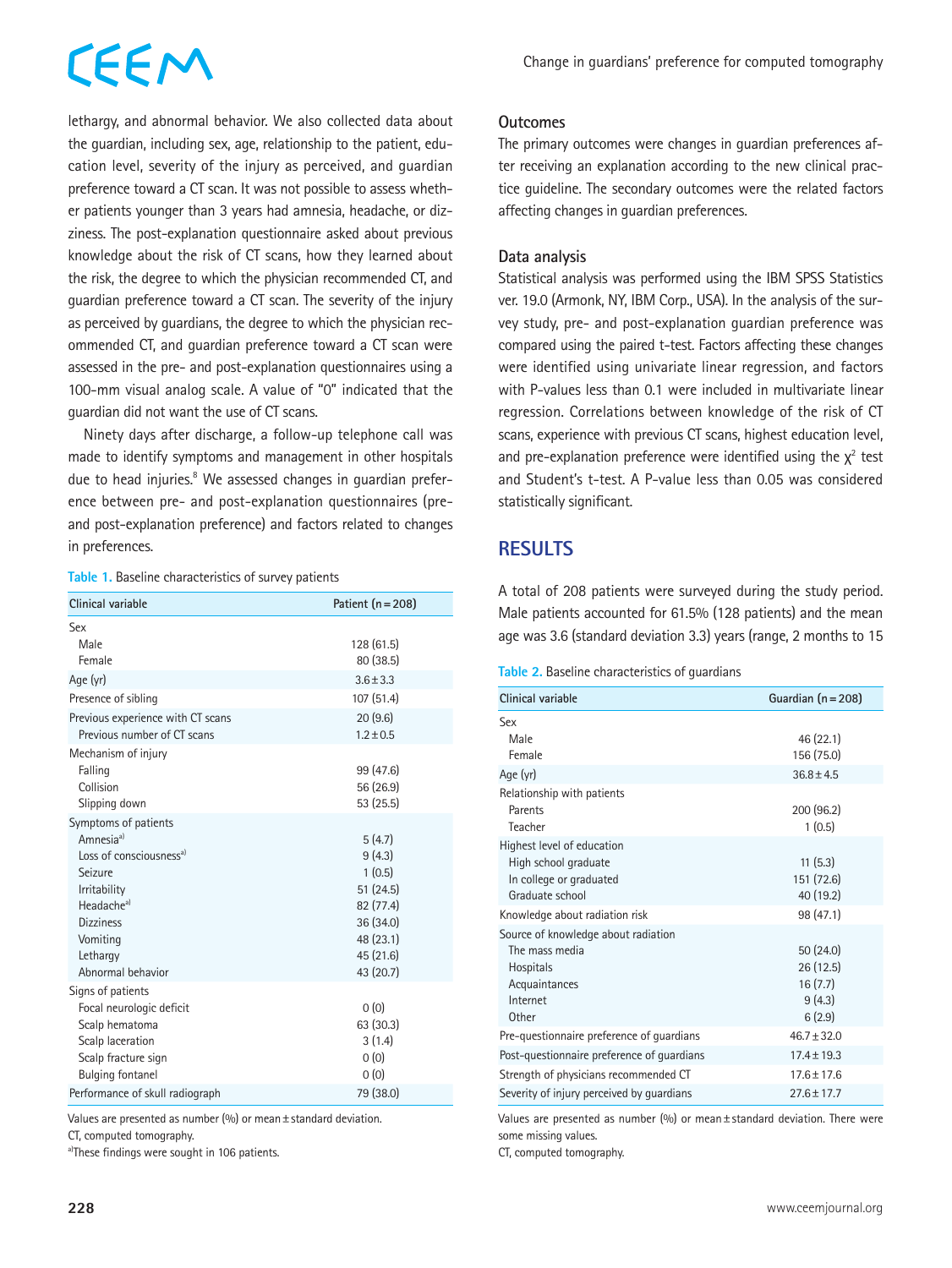## EEM

#### **Table 3.** Factors affecting change in preference between pre- and post-explanation questionnaires

| Variable                                      |                 |         | 95% CI   |         |
|-----------------------------------------------|-----------------|---------|----------|---------|
|                                               | $\beta$ (SE)    | P-value | Lower    | Upper   |
| Sex of patients                               | 2.21(4.41)      | 0.62    | $-6.48$  | 10.90   |
| Age of patients                               | $-0.33(0.65)$   | 0.61    | $-1.61$  | 0.95    |
| Presence of sibling                           | 6.48(4.35)      | 0.14    | $-2.10$  | 15.06   |
| Previous experience with CT scans             | $-2.54(7.26)$   | 0.73    | $-16.86$ | 11.77   |
| Body part of CT scans in previous experiences | 7.85(9.29)      | 0.41    | $-11.96$ | 27.66   |
| Mechanism of injury                           | $-1.97(2.56)$   | 0.47    | $-6.91$  | 3.18    |
| Performance of skull radiograph               | 3.05(4.40)      | 0.49    | $-5.63$  | 11.73   |
| Sex of quardians                              | $-2.44(5.14)$   | 0.64    | $-12.57$ | 7.70    |
| Age of guardians                              | $-0.54(0.51)$   | 0.30    | $-1.55$  | 0.47    |
| Relationship with patients                    | $-16.52(14.82)$ | 0.27    | $-45.75$ | 12.72   |
| Highest level of education of quardians       | $-1.19(4.74)$   | 0.80    | $-10.54$ | 8.17    |
| Knowledge about radiation risk of quardians   | 7.60(4.34)      | 0.08    | $-0.95$  | 16.15   |
| Source of knowledge about radiation           | 1.21(1.99)      | 0.55    | $-2.74$  | 5.15    |
| Pre-questionnaire preference of quardians     | 0.78(0.04)      | < 0.01  | 0.70     | 0.85    |
| Strength of physician recommended CT          | $-0.25(0.12)$   | 0.04    | $-0.49$  | $-0.01$ |
| Severity of injury as perceived by quardians  | 0.20(0.12)      | 0.10    | $-0.04$  | 0.44    |

SE, standard error; CI, confidence interval; CT, computed tomography.

**Table 4.** Factors affecting change in preference between pre- and post-explanation questionnaires, based on multiple linear regression analysis

| Variable                                    | $\beta$ (SE)  | P-value | 95% CI  |         |
|---------------------------------------------|---------------|---------|---------|---------|
|                                             |               |         | Lower   | Upper   |
| Knowledge about radiation risk of quardians | 2.40(2.09)    | 0.25    | $-1.72$ | 6.52    |
| Pre-questionnaire preference of quardians   | 0.85(0.03)    | < 0.01  | 0.78    | 0.91    |
| Strength of physician recommended CT        | $-0.59(0.06)$ | < 0.01  | $-0.71$ | $-0.47$ |

SE, standard error; CI, confidence interval; CT, computed tomography.

years). Twenty patients (9.6%) had undergone CT scans previously. The most common cause of injury was a fall. Headache was the most common symptom, and scalp hematoma was the most common sign. No patients had a focal neurologic deficit, sign of a scalp fracture, or bulging fontanel. Although skull radiographs were performed in 78 patients, no fractures were detected (Table 1).

Female guardians accounted for 75.0%, and most guardians were parents. About half of the guardians knew about the radiation risk of CT scans, and half had obtained this information from the mass media (Table 2). Knowledge about the radiation risk of CT scans was not associated with previous experience with CT, highest level of education, or pre-explanation preference.

Guardian preference for CT scans was significantly reduced after receiving an explanation (46.7 vs. 17.4; P<0.01; 95% confidence interval, 25.1 to 33.5). Change in preference before and after explanation, as measured using the VAS, was significantly affected by pre-explanation preference and the strength of the physician recommended CT. However, change in preference was not significantly associated with age, presence of siblings, previous experiences with CT scans, mechanism of injury, symptoms, signs, or performance of skull radiography. Variables related to guardians, such as sex, age, relationship to the patient, highest education level, knowledge about radiation risk, source of knowledge about radiation, and severity of the injury as perceived by guardians, were not significantly related to change in preferences (Table 3). Multivariate analysis revealed that the most important factors affecting changes in preference were pre-explanation preference and the strength of the physicians recommendation for a CT (Table 4).

At 90 days, three patients were not assessed for their symptoms. The remaining patients had recovered from their symptoms and were not being managed in other hospitals. The proportion of children who received CT scans after implementing the practice guideline was significantly reduced compared with that before the practice quideline period  $(7.3\%$  vs. 13.6%, P < 0.01).

### **DISCUSSION**

This is the first study to explore changes in guardian preferences for CT scans after receiving an explanation by physicians about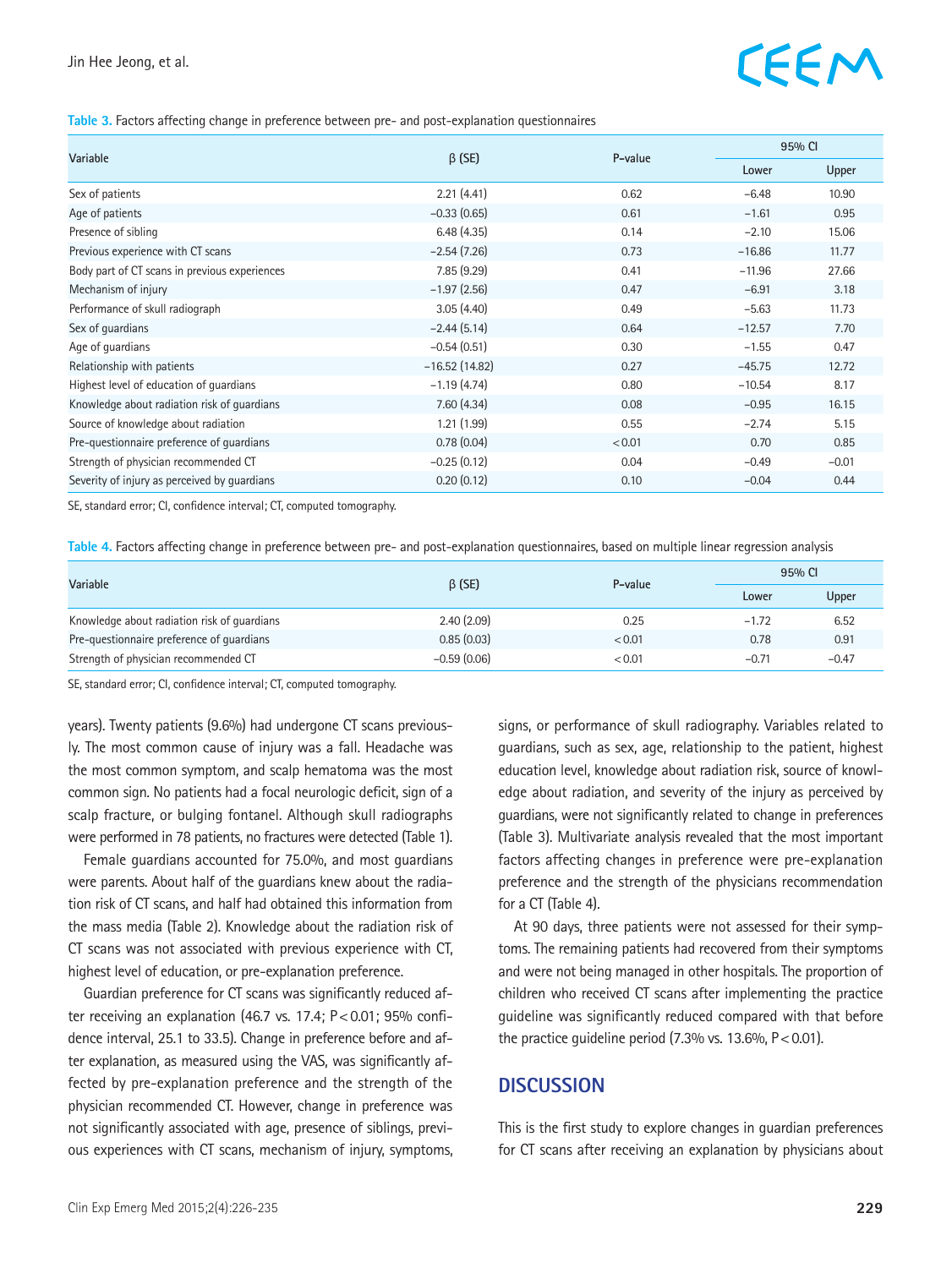## CEEM

the risks and benefits of the clinical practice guideline. Guardian preference was significantly reduced after explanation, and this change was associated with pre-explanation preference and the strength of the physicians recommended CT.

Since the introduction of CT scans in the 1970s, their use has increased among both adults and children.<sup>4</sup> The use of head CT scans for minor head injuries has doubled over 10 years.<sup>2</sup> CT scans have a radiation risk, and children are at more risk from radiation than adults because of radiosensitive tissue and longer life duration.<sup>9</sup> Radiation exposure from CT scans may also increase the risk of leukemia and brain tumors in children.<sup>10</sup> The estimated rate of cancer in children after head CT scans is reportedly between 1 in 1,000 and 1 in 5,000. $8,11$  However, approximately half of the guardians in our survey study did not know about the radiation risk of CT scans. One previous study reported that guardian knowledge of radiation risk associated with CT scans was not affected by previous use of CT scans among their children.<sup>12</sup> These authors emphasized education about radiation for guardians. Our results also indicate that there is no relationship between knowledge about radiation risk and previous use of CT. This might mean that the knowledge that guardians had was abstract and unreasonable; moreover, they were unaware of when children required CT scans. Therefore, explanation of the radiation risk using the evidence-based decision rule, which clarified which cases required CT scans, could significantly reduce preferences. Two factors were significantly related to change in preference: pre-explanation preference and the strength of the physician's recommendation for the CT.

Pre-explanation preference was not associated with knowledge about radiation risk. This suggests that greater pre-explanation preference would result in a greater change in preference, i.e., preference was significantly reduced by explanation.

Physicians have difficulty deciding whether CT scans are required for minor head injuries due to the variability in management,<sup>5,11</sup> and should make careful decisions about the use of CT scans, considering the risks and benefits to children. EPs at our hospital have also had difficulty with this decision. An institutional clinical practice guideline may help EPs make decisions as well as help them to explain these decision to guardians more reasonably. Because the strength of the physician's recommendation for a CT could differ (based on the degree of necessity of CT scans according to the guideline), this might affect post-explanation preference and change in preference. Among the factors identified as affecting a change in preference, the strength of the physician's recommendation for a CT was the only adjustable factor in the ED. This might be used to reduce the number of unnecessary CT scans that are requested by guardians.

This study had several limitations. First, this was a survey study that included some, but not all, children with head injuries. Therefore, the results may reveal reduced preference among their guardians. Because we could not access the characteristics of the unenrolled patients, we identified the performance rate of CT scans after the guideline period. We assumed that the clinical practice guideline affected the use of CT scans based on the lower numbers of CT scans performed after guideline period. Second, because the survey was conducted from 10 am to 10 pm, selection bias may have been involved. The limited study time may also have had an effect in that all suspected patients were not included. However, the characteristics of guardians and patients may not have been different during other time periods. Third, as the hospital is located in a metropolitan area, the patients and guardians visiting this hospital represent a reasonably well-educated sample; thus, they may better understand the explanation of physicians. Therefore, the results may not necessarily apply to a less educated population. Fourth, this study was conducted in a single center, so the ability to generalize the results is limited.

In conclusion, explanation of the risks and benefits of cranial CT scans using the clinical practice guideline may significantly reduce guardian preference toward CT.

## **CONFLICT OF INTEREST**

No potential conflict of interest relevant to this article was reported.

## **ACKNOWLEDGMENTS**

This study was supported by grant number 11-2010-025 from Seoul National University Bundang Hospital research fund.

## **REFERENCES**

- 1. Tavarez MM, Atabaki SM, Teach SJ. Acute evaluation of pediatric patients with minor traumatic brain injury. Curr Opin Pediatr 2012;24:307-13.
- 2. Hennelly KE, Mannix R, Nigrovic LE, et al. Pediatric traumatic brain injury and radiation risks: a clinical decision analysis. J Pediatr 2013;162:392-7.
- 3. Palchak MJ, Holmes JF, Vance CW, et al. A decision rule for identifying children at low risk for brain injuries after blunt head trauma. Ann Emerg Med 2003;42:492-506.
- 4. Brenner DJ, Hall EJ. Computed tomography: an increasing source of radiation exposure. N Engl J Med 2007;357:2277- 84.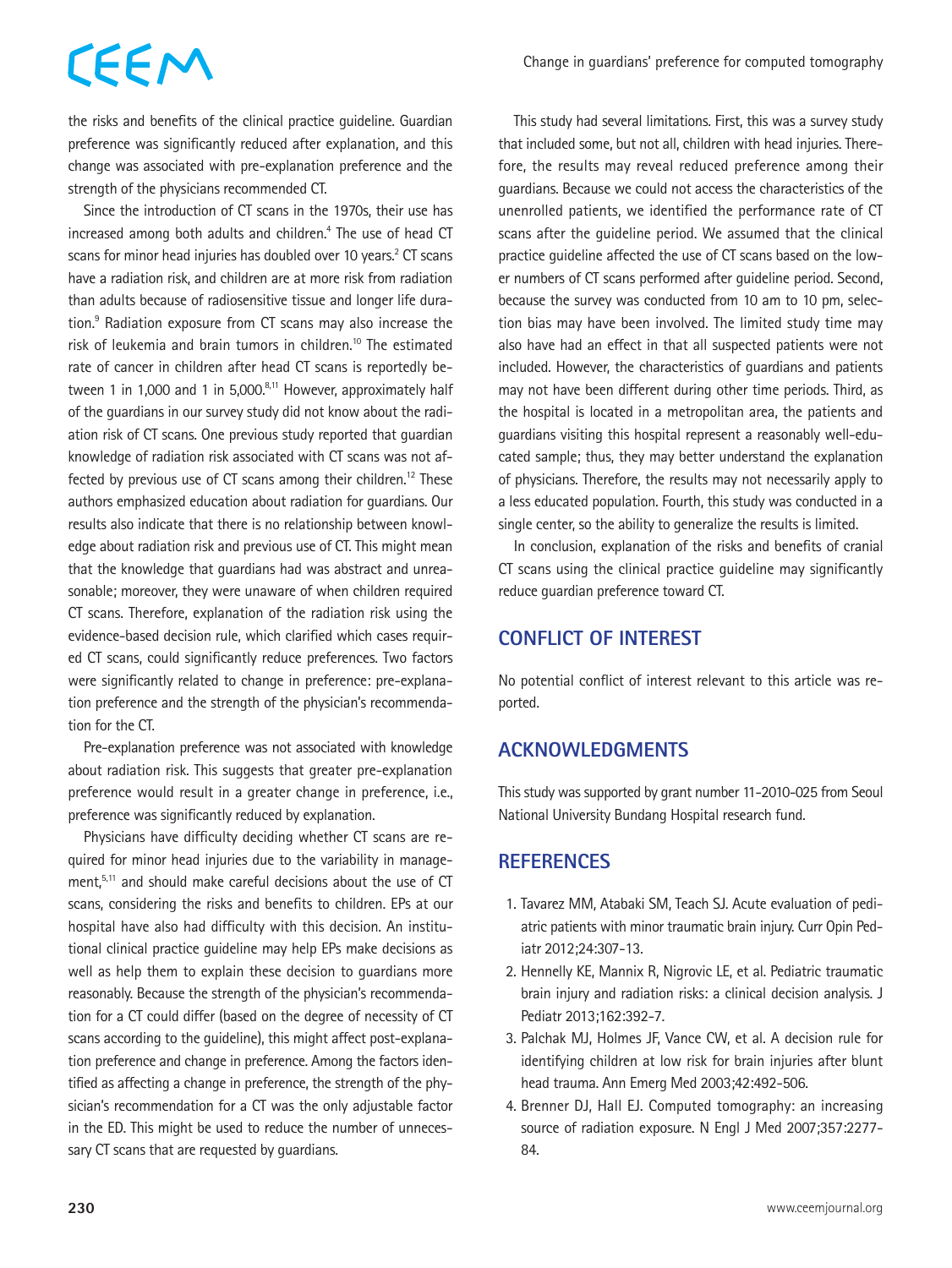

- 5. Sultan HY, Boyle A, Pereira M, Antoun N, Maimaris C. Application of the Canadian CT head rules in managing minor head injuries in a UK emergency department: implications for the implementation of the NICE guidelines. Emerg Med J 2004; 21:420-5.
- 6. Dunning J, Daly JP, Lomas JP, et al. Derivation of the children's head injury algorithm for the prediction of important clinical events decision rule for head injury in children. Arch Dis Child 2006;91:885-91.
- 7. Osmond MH, Klassen TP, Wells GA, et al. CATCH: a clinical decision rule for the use of computed tomography in children with minor head injury. CMAJ 2010;182:341-8.
- 8. Kuppermann N, Holmes JF, Dayan PS, et al. Identification of children at very low risk of clinically-important brain injuries after head trauma: a prospective cohort study. Lancet 2009;

374:1160-70.

- 9. Nigrovic LE, Schunk JE, Foerster A, et al. The effect of observation on cranial computed tomography utilization for children after blunt head trauma. Pediatrics 2011;127:1067-73.
- 10. Pearce MS, Salotti JA, Little MP, et al. Radiation exposure from CT scans in childhood and subsequent risk of leukaemia and brain tumours: a retrospective cohort study. Lancet 2012;380: 499-505.
- 11. Fundaro C, Caldarelli M, Monaco S, et al. Brain CT scan for pediatric minor accidental head injury: an Italian experience and review of literature. Childs Nerv Syst 2012;28:1063-8.
- 12. Hartwig HD, Clingenpeel J, Perkins AM, Rose W, Abdullah-Anyiwo J. Parental knowledge of radiation exposure in medical imaging used in the pediatric emergency department. Pediatr Emerg Care 2013;29:705-9.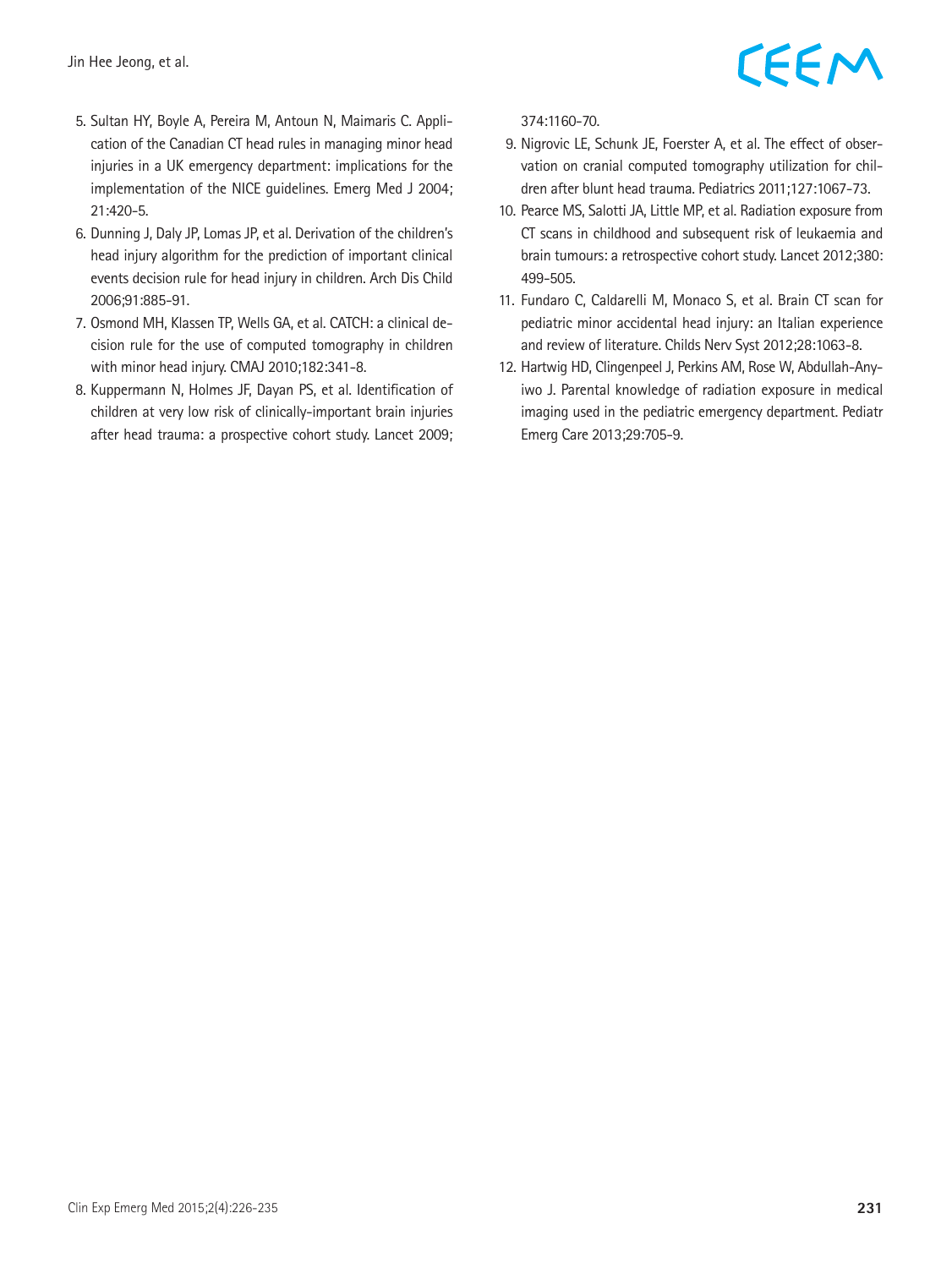

### **Appendix 1.** Preliminary questionnaires

- 1. State the time of the child's injury. Year: \_\_\_\_\_ Month: \_\_\_\_\_ Date: \_\_\_\_\_ Hour: \_\_\_\_\_ Minute: \_\_\_\_
- 2. Describe how the injury happened.
- 3. On a scale of 0 to 10, rate how severe the injury seems to you. Score 0 indicates that you consider the injury to have little or no significance for the child's health whereas score 10 means that "you regard the injury as life-threatening."



- 4. Please check all of the symptoms of the child.
	- $\square$  Amnesia (the child was unable to recall the accident)
	- $\Box$  Loss of consciousness for  $\Box$  minutes
	- □ Seizure, convulsion
	- □ Irritability
	- □ Headache
	- □ Dizziness
	- □ Number of vomiting episodes: \_\_\_\_\_\_\_\_
	- □ Lethargy
	- $\square$  Change in the child's behavior after injury?

5. On the scale of 0 to 10, indicate how much you were willing to have the child undergo a brain computed tomography (CT).

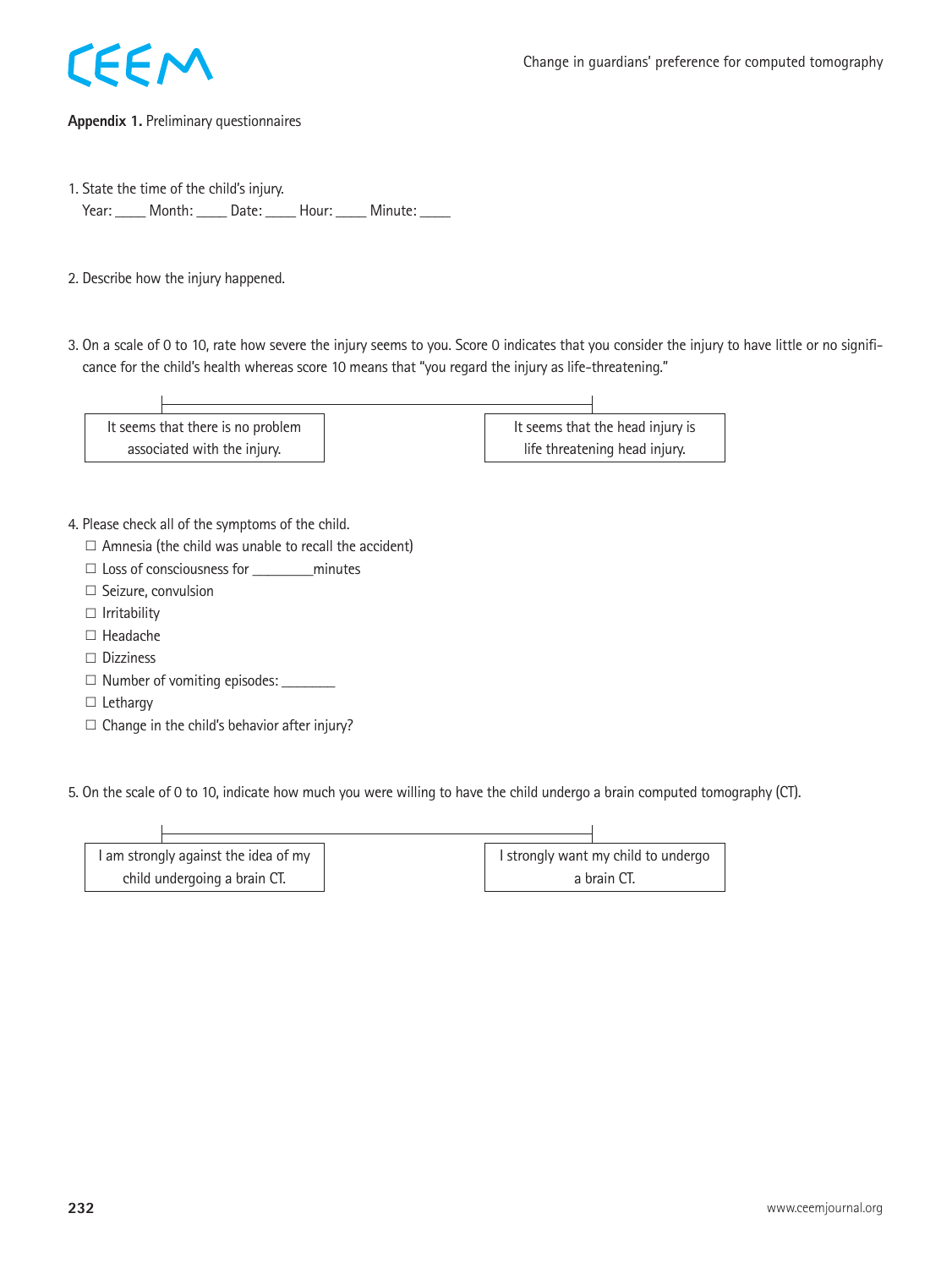## CEEM

### **Appendix 2.** Explanation for patients of minor head injury

▶ Definition of minor head injury

 Minor head injury is a case in which a patient with head injury shows minimal symptoms and signs, and no clinically important traumatic brain injury is observed via either physical examination or brain computed tomography (CT). Reliable studies indicate that if there are no symptoms or abnormalities found in the physical examination, clinically important traumatic brain injuries are not present in 99% of patients. In such a case, the patient is discharged without undergoing a CT scan from the hospital and is observed at home for development of any symptoms.

- $\triangleright$  Watch carefully for the following symptoms and signs.
	- 1) Any change of mental status: abnormal behaviors, lethargy, change in sleeping tendency, greatly increased difficulty in waking the child
	- 2) Prolonged nausea or vomiting more than 5 times
	- 3) Headache does not improve or gets worse
	- 4) Continued dizziness or difficulty in balancing
	- 5) Sensory changes or abnormal movement in the extremities
	- 6) Visual disturbance
- ▶ Explanation of CT scans

 Infants and children may experience several incidents of vomiting after a minor impact on the head even in the absence of clinically important traumatic brain injury. Hence, guardians do not need to worry too much even though the patient has vomited a few times.

1) However, guardians should notice whether vomiting gets worse, the child's mental status alters, or headache persists.

2) Refrain from obtaining a radiological examination if possible. When infants undergo a CT scan, they are exposed to more than 1,000 times the radiation of a chest X-ray. Children are more vulnerable to the risk of radiation from CT scanning. If the infant is exposed to one brain CT scan, the cancer-related death risk is 1 to 8 per 10,000 persons. Therefore, the decision of undergoing a radiology examination should be made after comparing the risks and benefits.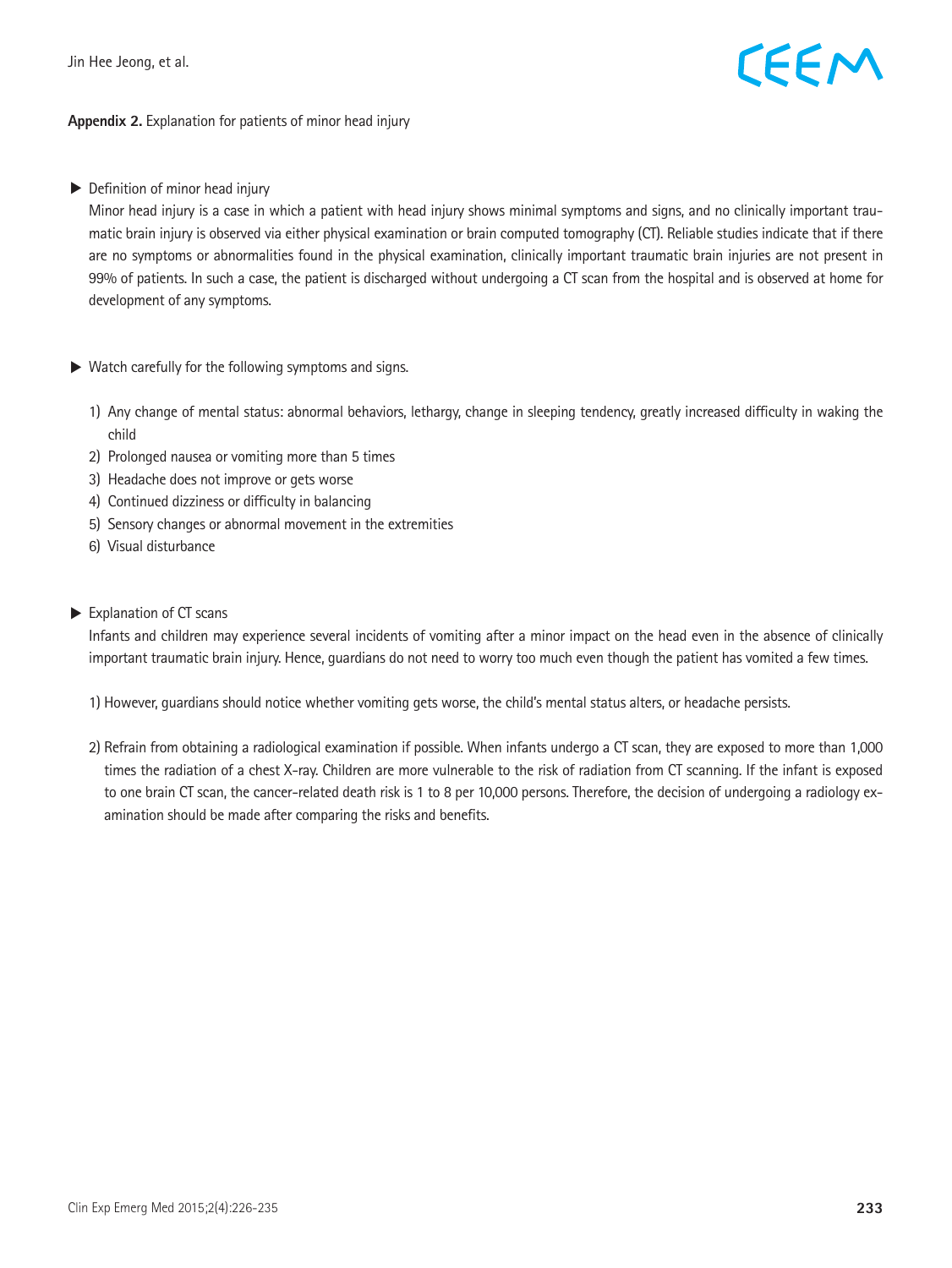

### **Appendix 3.** Post-explanation questionnaires

1. Now, having listened to an explanation regarding computed tomography (CT) scans, on a scale of 0 to 10, indicate how much you were willing to have the child undergo a brain CT.



2. Indicate how strongly the doctor recommended CT on the scale of 0 to 10.



3. Baseline characteristics

1) How many brothers or sisters does the injured child have?

Number of brothers: \_\_\_\_\_

Number of sisters: \_\_\_\_

Birth order of the child: 1st/2nd/3rd/ th

2) What is the highest education level of the injured child's guardian who made the decision whether to undergo a CT scan?

□ Elementary school graduate

□ Middle school graduate

□ High school graduate

 $\square$  In college or graduated

□ Graduate school

□ Others: \_\_\_\_\_\_\_\_\_\_\_

3) Did you know that CT scans increase the possibility of cancer incidence?

□ Yes, I did.

□ No, I did not.

4) (Skip this question if you answered 'No' in question 3) Where did you learn that CT scans increase the risk of cancer?

□ From mass media

□ From a hospital

 $\square$  From an acquaintance/friend

□ Over the internet

□ Other: \_\_\_\_\_\_\_\_\_\_\_